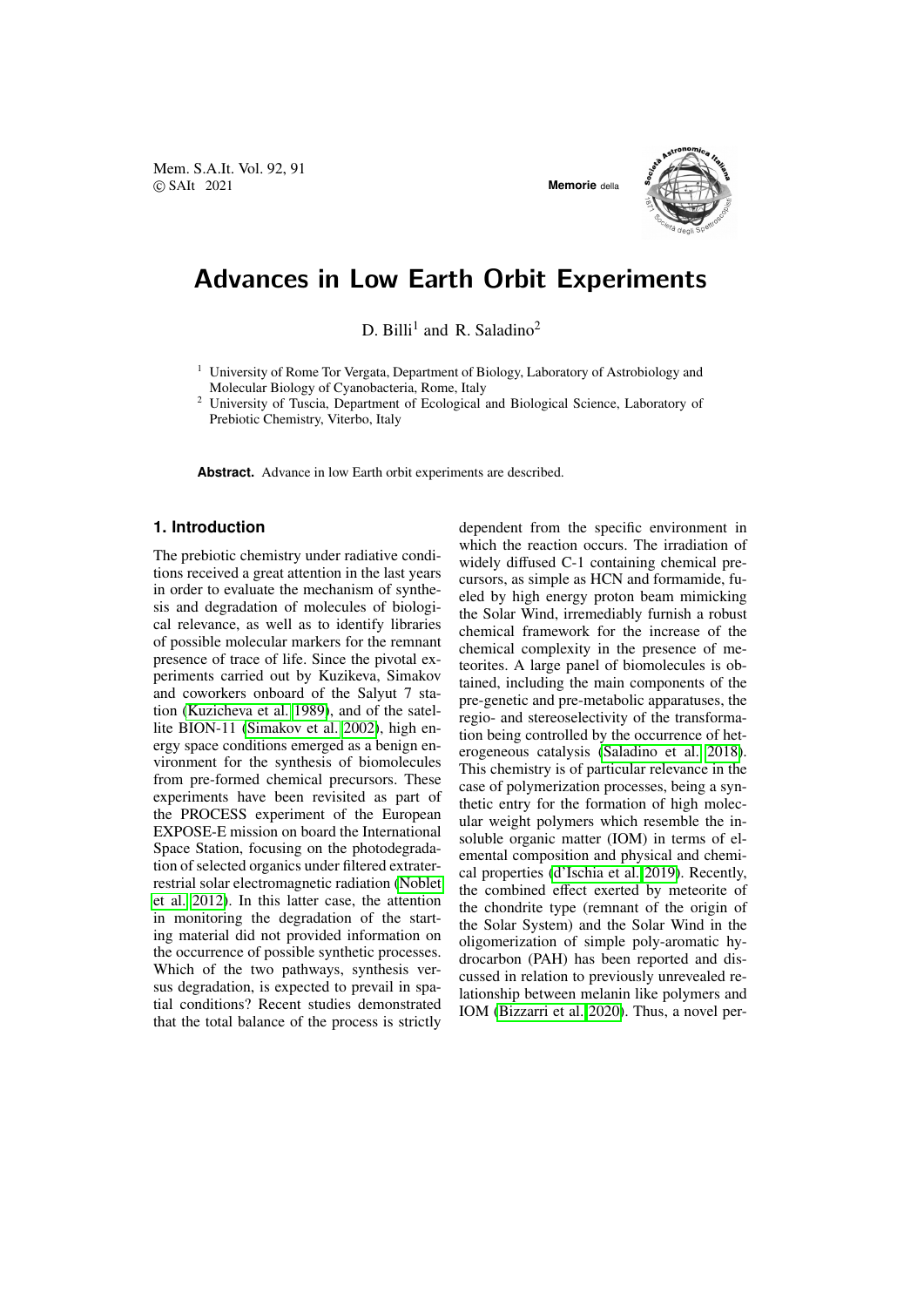spective overlooks for Low Earth Orbit experiments, that is the attention for the modelling of synthetic processes in addition to the degradative counterpart. Most probably, the next ROSCOMOS BIOPAN satellite mission in 2023 will expose for the first time this type of experiments. Moving from molecular evolution to existing life, irradiation irremediably works towards the simplification of complexity, the degradative process (mutagenesis and cell death) being fortunately balanced by Darwinian evolution.

## **2. First low Earth orbit experiments**

The exposure of microorganisms to outer space started almost with the human space exploration in the 1960s. The first facilities were installed outside the Gemini 9 and 12 modules and allowed a few-hour exposure of bacterial and fungal spores (Bacillus subtilis and Penicillium) to the space environment. The survival of bacterial and fungal spores was further challenged during the journey back to Earth of the Apollo 16 mission by using the Microbial Ecology Evaluation Device (MEED) facility that exposed the spores to space vacuum and radiation for 1.3 h. A fewday experiment in the outer space was carried out in 1983 by using an exposure tray accommodated in the cargo bay of the Spacelab SL1. Then in 1992 Bacillus subtilis spores and dried cells of the bacterium Deinococcus radiodurans were exposed to space for 327 day using the European REtrivable Carrier (EURECA) satellite that was launched with the space shuttle Atlantis and recovered during the space shuttle Endeavour mission. The longest exposure of Bacillus subtilis spores to space was of about 6 years (1984-1990) and occurred during the NASA Long-Duration Exposure Facility (LDEF) mission; indeed, the retrieval was scheduled after 11 months but it was delayed due to the dramatic loss of shuttle Challenger in 1986. From 1990 to 2007, other opportunities for short-duration exposure experiments (10 to 12 days) were provided by the ESA BIOPAN facility, a container with a deployable lid mounted on the descent module of a Russian Foton satellite. In 2005, in addition to bacterial and fungal spores, for the first time a complex organism, a dried lichen (a symbiotic association between a fungus and algae) expended our knowledge on the survival potential of terrestrial life forms [\(H.Cottin et al.](#page-2-6) [2017;](#page-2-6) [Horneck et al. 1994\)](#page-2-7).

## **3. Current and future astrobiological experiments**

In recent years (2004, 2009, 2014) joint announcements coordinated by ESA, NASA, JAXA and CSA, entitled International Life Science Research Announcement, were released to select astrobiological experiments. Indeed, in the last fifteen years microorganisms were exposed for more than one year to low Earth orbit using in three space missions the ESA EXPOSE facility installed outside the International Space Station (ISS). The EXPOSE-E, named after its final destination on the European Columbus module of the ISS, allowed a 584-day exposure (2008-2009), the EXPOSE-R, installed on the Russian external module Zvezda, exposed a selection of microorganisms to outer space for 682 days (2009-2011), followed by a 696-day exposure during the EXPOSE-R2 (2014-2106) space mission. The EXPOSE facility allowed only a passive exposure of dried samples to space and Mars-like condition simulated in low Earth orbit. Therefore, a selection of extremophiles able of drying without dying, the so called anhydrobiotes, was used for these experiments, including archaea, bacteria, cyanobacteria, fungi, lichens and bryophytes. Post-flight analyses were performed on the exposed samples after their retrieval back to Earth and rehydration under optimal laboratory-growth conditions. The response of microorganisms to the space conditions was investigated during the NASA Organism/Organic Exposure to Orbital Stresses (O/OREOS) cubesat that was launched in November 2010 into an orbit of 650km altitude. In this experiment after 14 and d 97 days in space, Bacillus subtilis spores were allowed to germinate by adding a nutrient medium. The effects of deep space will be monitored on dried cells of the budding yeast Saccharomyces cerevisiae that will be re